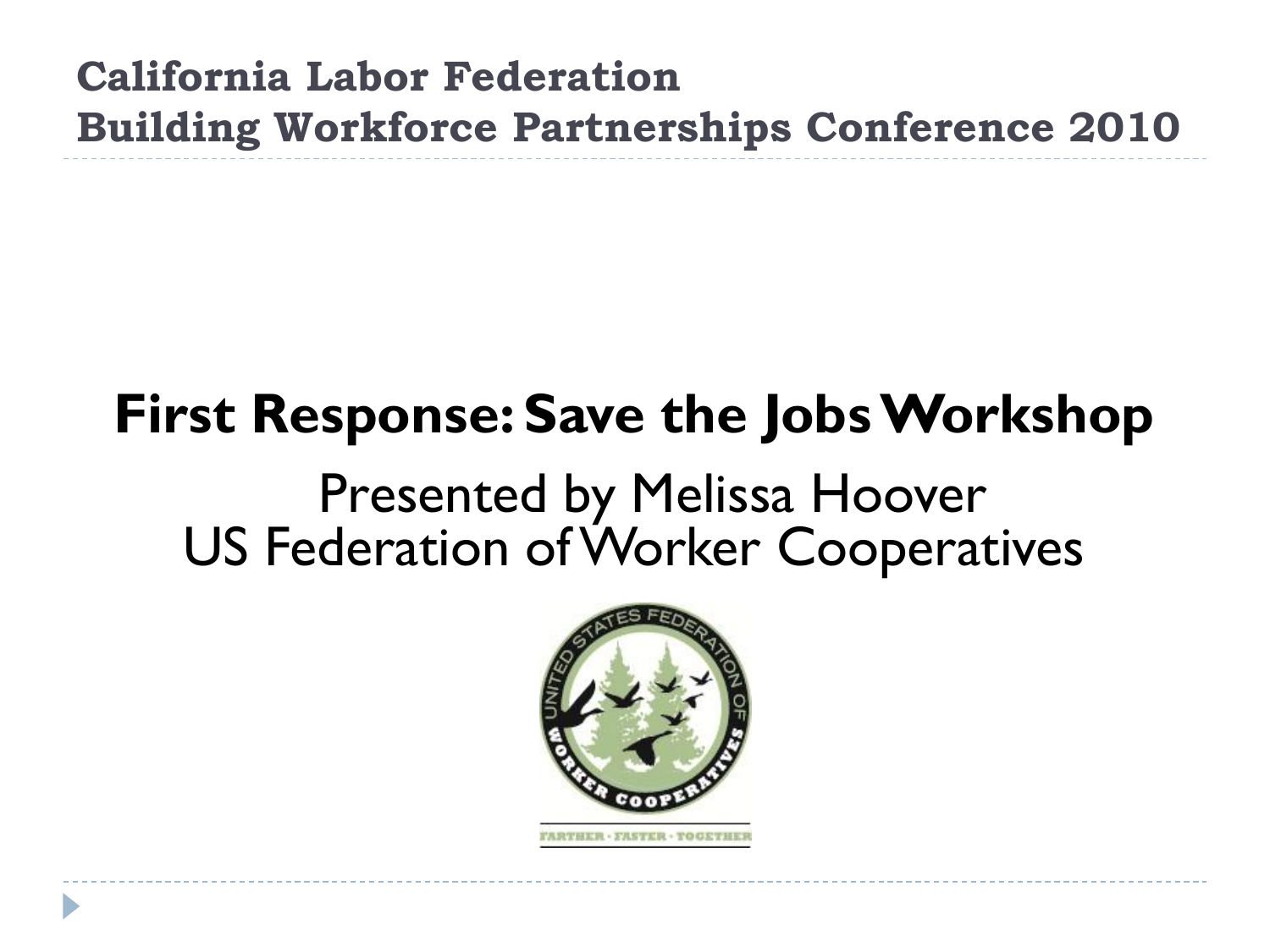#### **Employees buy out the owner at 30% minimum**

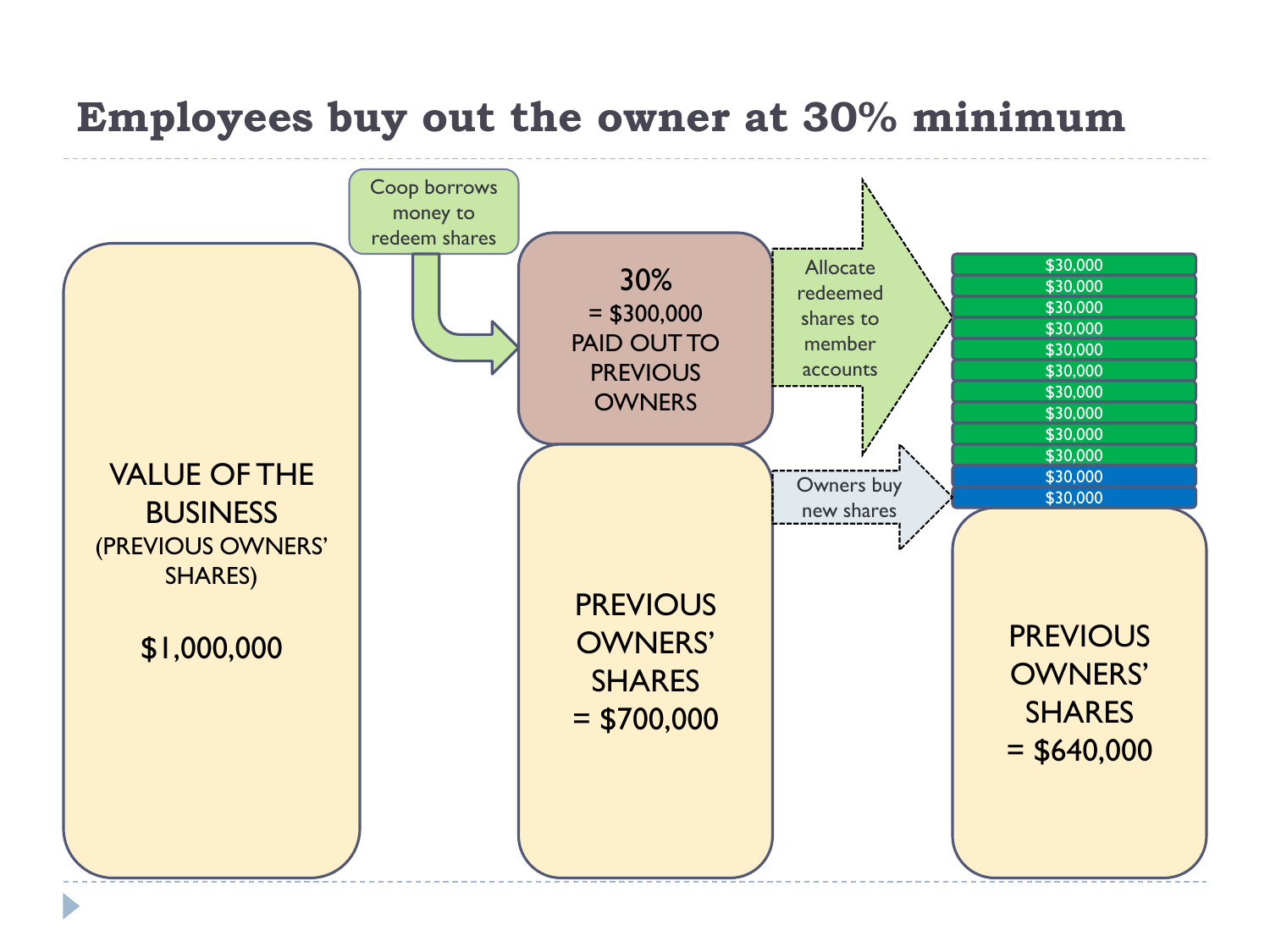### **Previous owners are now worker-owners**

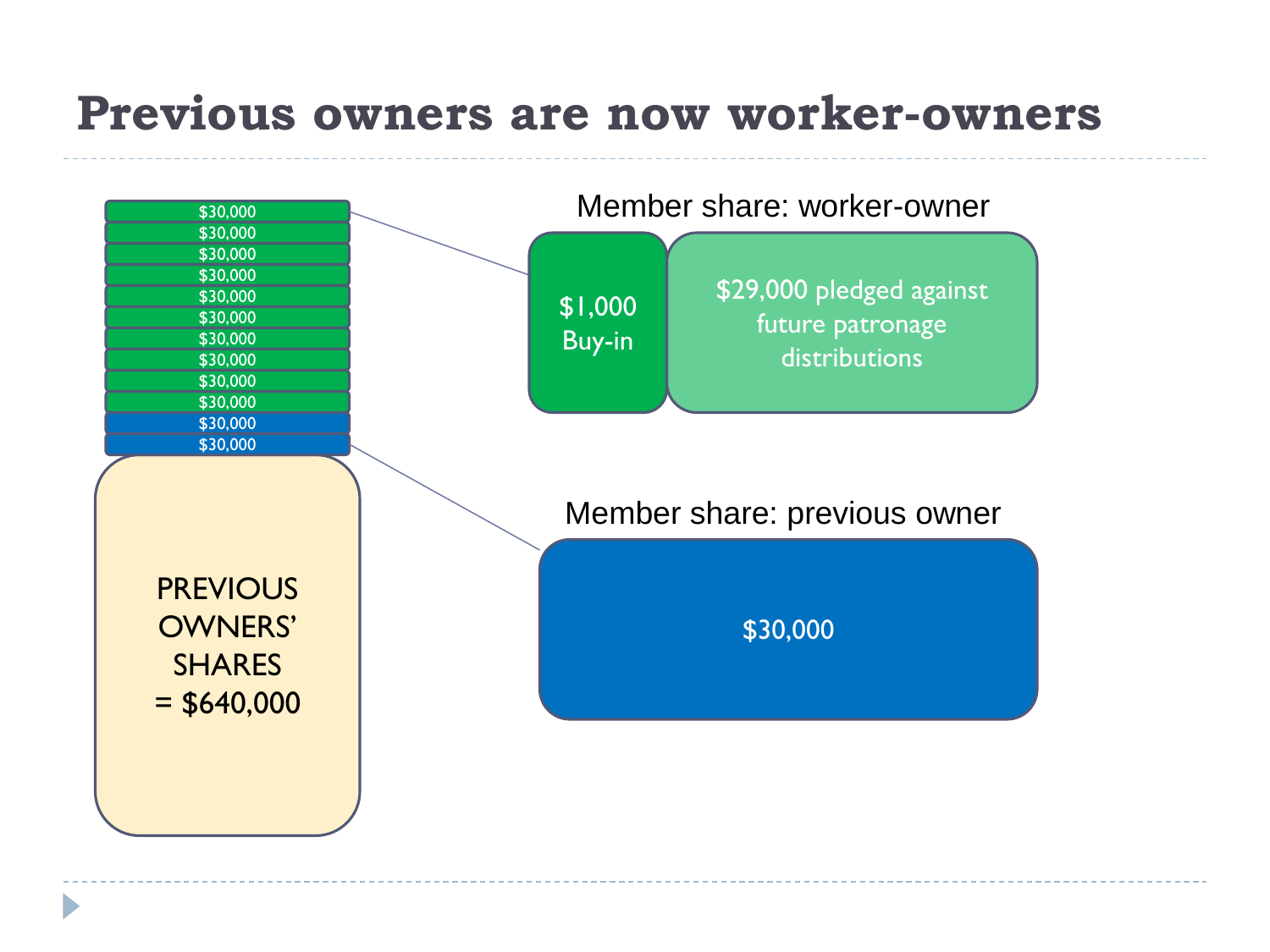#### **3-7 years: Buy out the Remaining Shares**

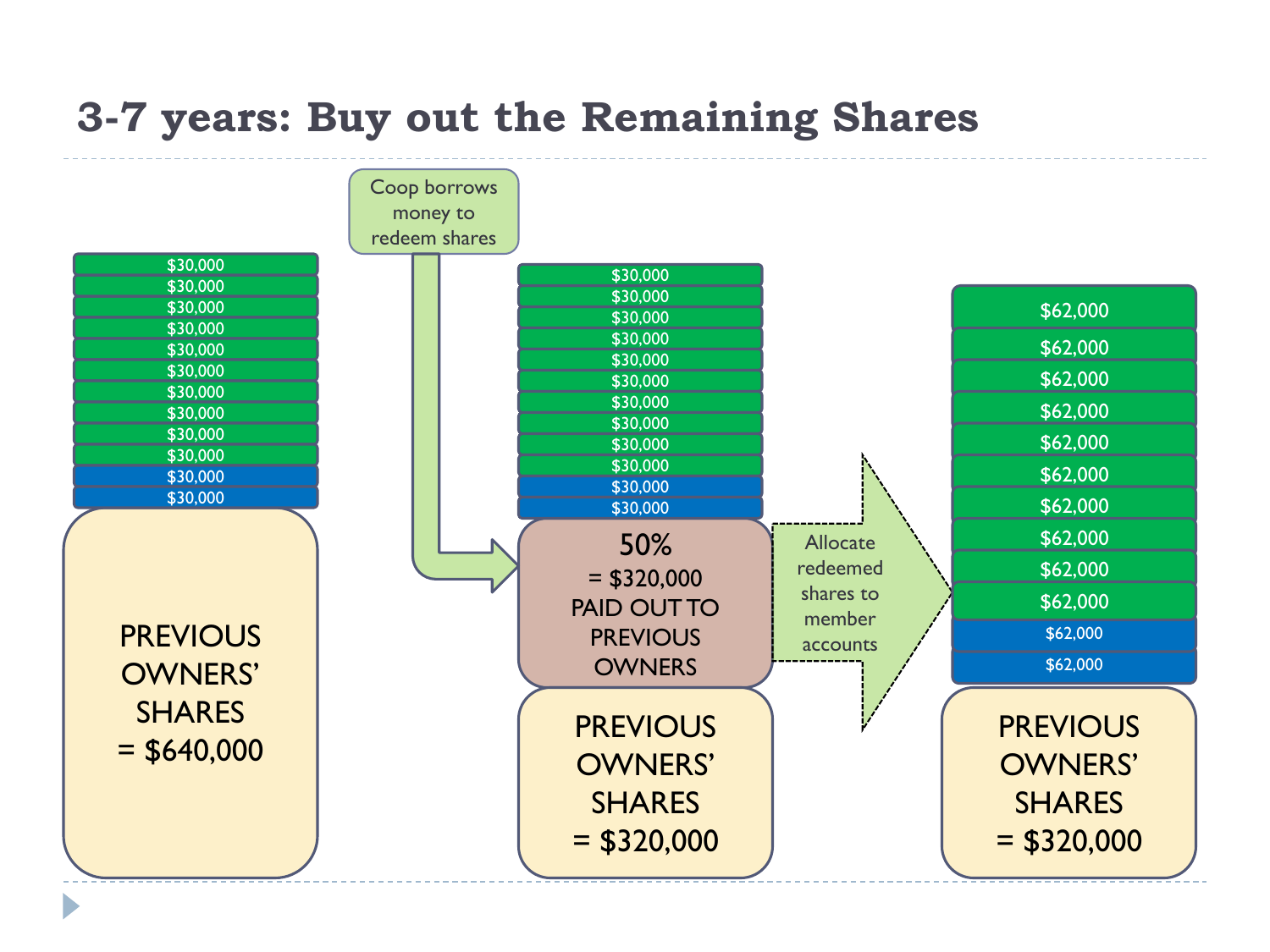## **Result: long-term buyout relationship**

- ▶ Worker-owners buy at least 30% of the business at initial buyout.
- **Previous owners own less and less of the business as** buyout proceeds.
- **Previous owners eventually own only worker-owner** shares.
- ▶ Cooperative gradually takes on feasible amounts of debt to finance buyout.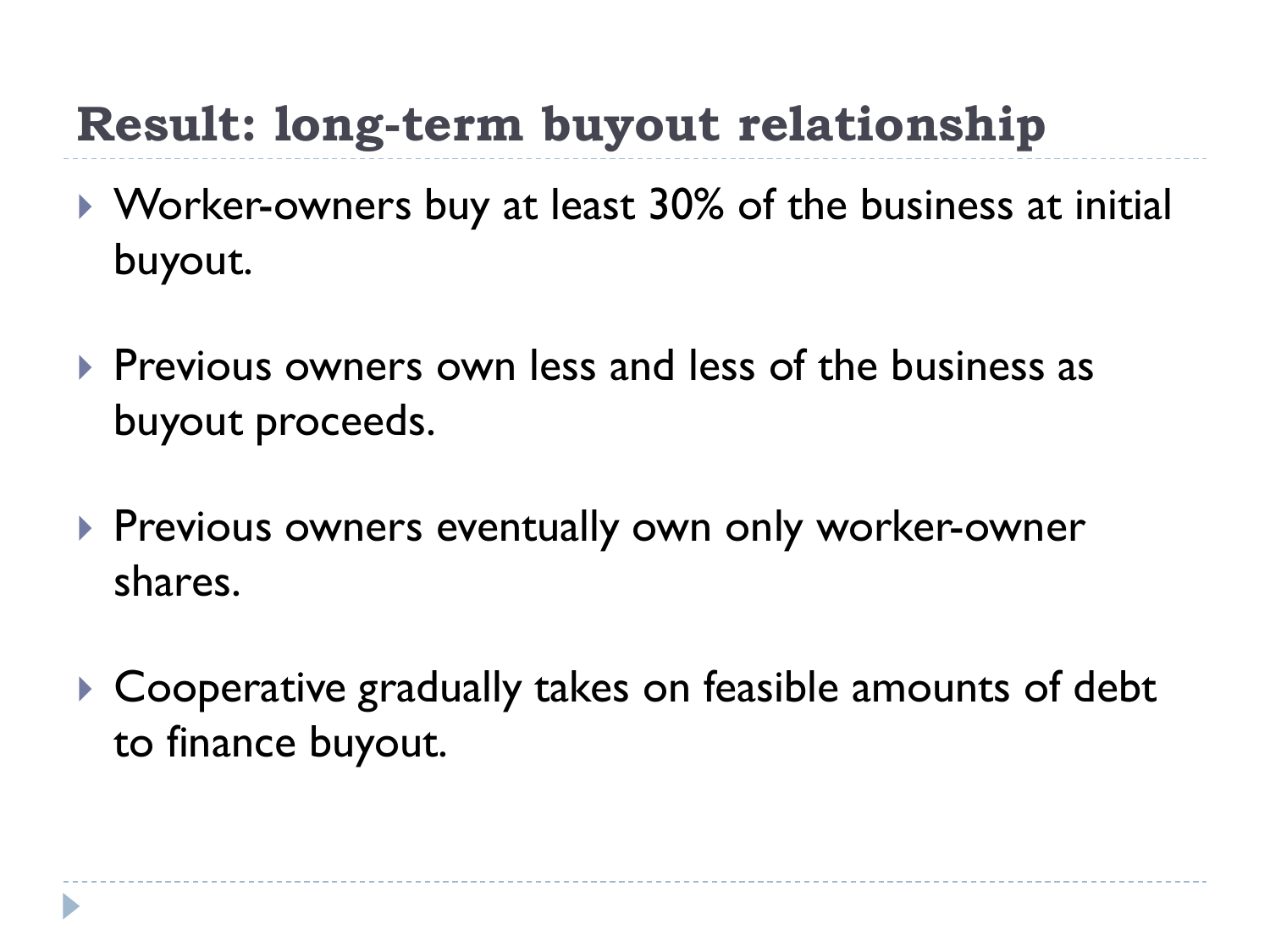**What you need to do an Employee Cooperative Buyout using 1042:**

- ▶ Friendly owners
- ▶ Healthy business
- ▶ Committed, empowered group of employees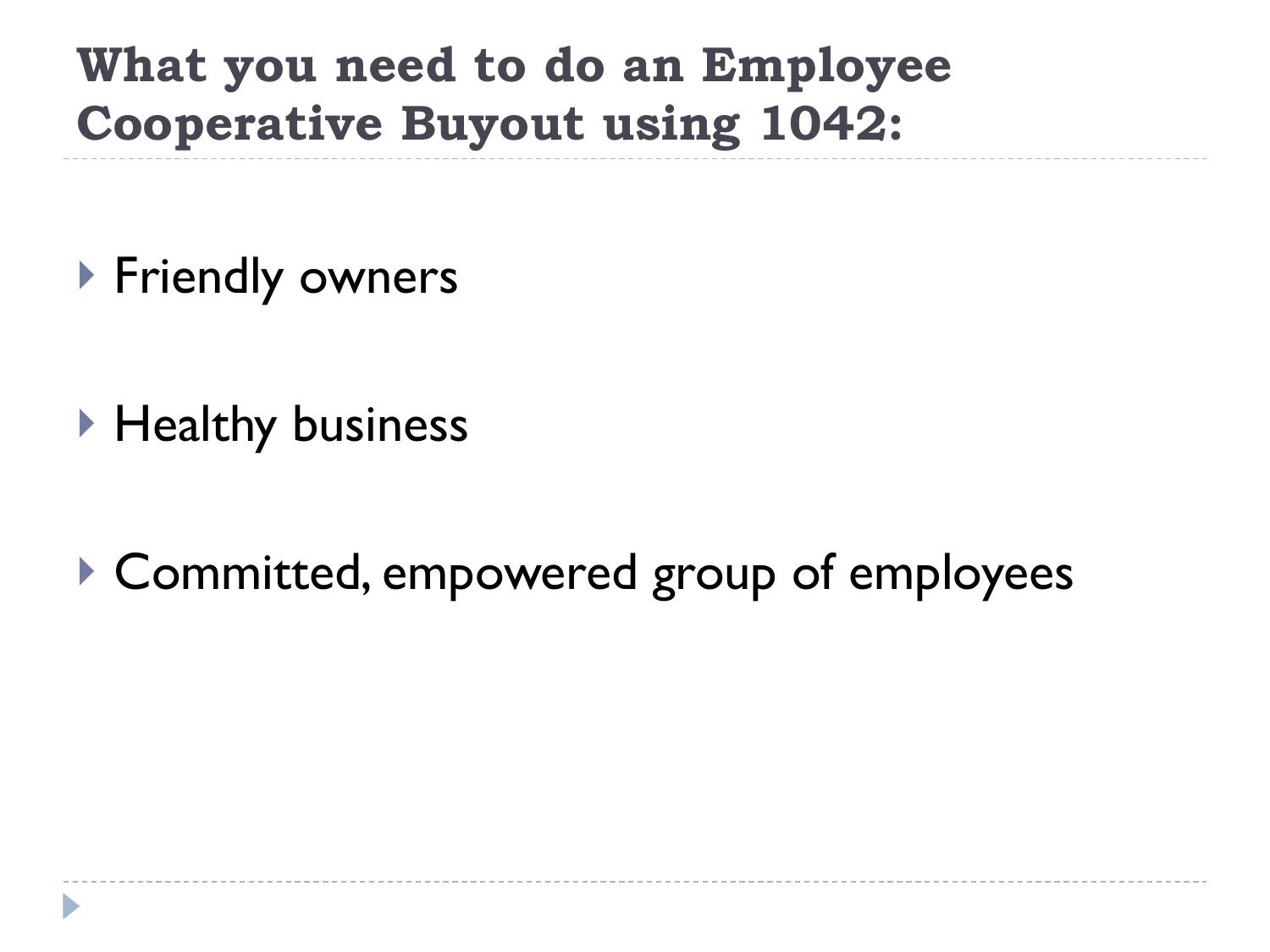### **What ELSE you need:**

▶ Lender for the 30%+ share redemption

- ▶ Good attorney
- ▶ Technical assistance providers